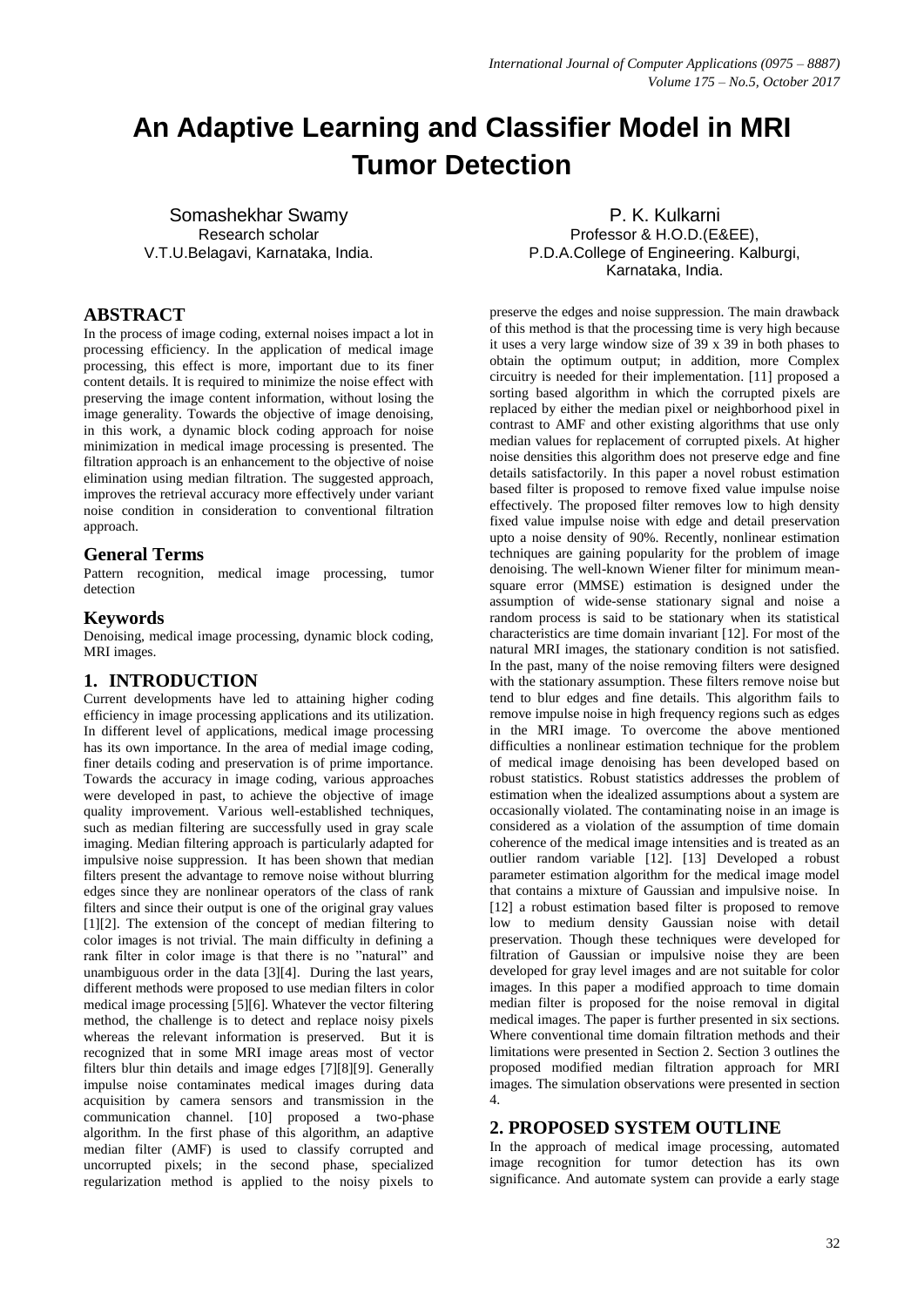analysis and decision based on the image data passed with more effective way. An approach of automated processing medical image data analysis system is presented in figure 1. The system basically consists of a preprocessing stage, feature

extraction and classification stage. The primary requirement of any image coding system is to process the image to an extent of maximum accuracy retaining the image integrity.





In the pre-processing unit the given sample is processed for a standard processing size, extracting the pixel values and performing filtration to eliminate noise effects. The process of denoising was observed in various literatures to eliminate noise effects at preprocessing level. In recent approach towards denoising of MRI sample at preprocessing median filtration was suggested [3]. Wherein median filtration are effective under a discrete level of noise effect, under dynamic noise variations the immunity is reduced. In the operation of median filtration, The values of the pixel in the window are stored and the median – the middle value in the sorted list (or average of the middle two if the list has an even number of elements)-is the one plotted into the output image. The median filtered image  $g(x, y)$  can be obtained from the median pixel values in a neighborhood of (x, y) in the input image f(x, y), as defined by the following formula:

$$
MdF(x_i) = Median(||x_i||^2)
$$
  
Where, i = 1.... N

These filtration techniques were found to be effective in gray scale images. When processed over color images these filtration techniques give lesser performance. To achieve accurate reconstruction of medical image the median filtration technique is modified to time domain median filtration. The Time domain Median Filter is a uniform smoothing algorithm with the purpose of removing noise and fine points of medical image data while maintaining edges around larger shapes.

# **3. ADAPTIVE LEARNING APPROACH**

In a Time domain Median Filter the vectors are ranked by some criteria and the top ranking point is used to the replace the center point. No consideration is made to determine if that center point is original data or not. The unfortunate drawback to using these filters is the smoothing that occurs uniformly across the image. Across areas where there is no noise, original medical image data is removed unnecessarily. In the Modified Time domain Median Filter, after the time domain depths between each point within the mask are computed, an attempt is made to use this information to first decide if the

mask's center point is an uncorrupted point. If the determination is made that a point is not corrupted, then the point will not be changed.

The proposed modified filtration works as explained below,

- 1) Calculate the time domain depth of every point within the mask selected.
- 2) Sort these time domain depths in descending order.
- 3) The point with the largest time domain depth represents the Time domain Median of the set. In cases where noise is determined to exist, this representative point is used to replace the point currently located under the center of the mask.
- 4) The point with the smallest time domain depth will be considered the least similar point of the set.
- 5) By ranking these time domain depths in the set in descending order, a time domain order statistic of depth levels is created.
- 6) The largest depth measures, which represent the collection of uncorrupted points, are pushed to the front of the ordered set.
- 7) The smallest depth measures, representing points with the largest time domain difference among others in the mask and possibly the most corrupted points, and they are pushed to the end of the list. This prevents the smoothing by looking for the position of the center point in the time domain order statistic list. The image inter relation error is then minimize using a least mean error (LMSE) estimation. The Least Mean Square (LMS) algorithm is an adaptive algorithm, which uses a gradient-based method of steepest decent. LMS algorithm uses the estimates of the gradient vector from the available data. LMS incorporates an iterative procedure that makes successive corrections to the weight vector in the direction of the negative of the gradient vector, which eventually leads to the minimum mean square error. Compared to other algorithms LMS algorithm is relatively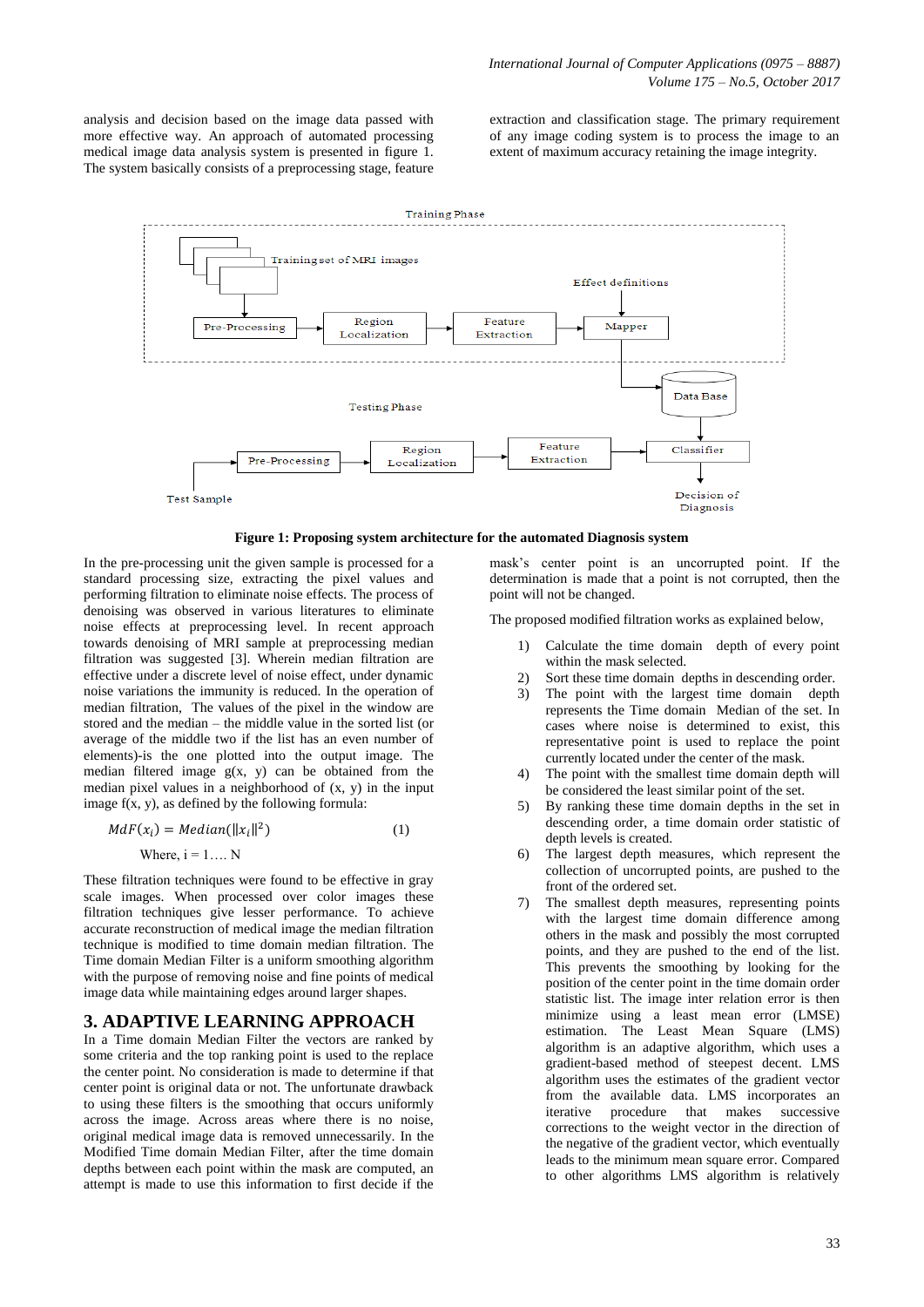simple; it does not require correlation function calculation nor does it require matrix inversions. From the method of steepest descent, the weight vector equation is given by;

$$
w(n + 1) = w(n) + 1/2\mu[-\Delta(E\{e^{2}(n)\})]
$$
 (2)

Where  $\mu$  is the step-size parameter and controls the convergence characteristics of the LMS algorithm;  $e^{2}(n)$  is the mean square error between the output y(n) and the reference signal which is given by,

$$
e^{2}(n) = [d^{*}(n) - w^{h}x(n)]^{2}
$$
 (3)

The gradient vector in the above weight update equation can be computed as

$$
\Delta_{w}(E\{e^{2}(n)\}) = -2r + 2Rw(n) \tag{4}
$$

In the method of steepest descent the biggest problem is the computation involved in finding the values r and R matrices in real time. The LMS algorithm on the other hand simplifies this by using the instantaneous values of covariance matrices r and R instead of their actual values i.e.

$$
R(n) = x(n)xh(n)
$$
  
\n
$$
R(n) = x(n)d*(n)
$$
\n(5)  
\n(6)

Therefore the weight update can be given by the following equation,

 $W(n + 1) = w(n) + \mu x(n)[d^{*}(n) - w(n)x^{h}(n)](7)$ The LMS algorithm is initiated with an arbitrary value  $w(0)$ for the weight vector at n=0. The successive corrections of the weight vector eventually leads to the minimum value of the mean squared error. Therefore the LMS algorithm can be summarized in following equations;

$$
Output, (n) = x(n)wh(n)
$$
\n(8)

*Error, e(n)* =  $d^{*}(n) - y(n)$  (9)

$$
Weight, w(n + 1) = w(n) + \mu x(n)e^*(n) \qquad (10)
$$

This computed weight provides an optimal value for noise elimination. Using this noise limit, the images are Denoised and passed for higher grid interpolation. The experimental result obtained for the developed system is as illustrated in the following section.

#### **4. SVM CLASSIFIER MODEL**

In machine learning, support vector machines (SVMs, also support vector networks) are supervised learning models with associated learning algorithms that analyze data and recognize patterns, used for classification and regression analysis. Given a set of training examples, each marked for belonging to one of two categories, an SVM training algorithm builds a model that assigns new examples into one category or the other, making it a nonprobabilistic binary linear classifier. An SVM model is a representation of the examples as points in space, mapped so that the examples of the separate categories are divided by a clear gap that is as wide as possible. New examples are then mapped into that same space and predicted to belong to a category based on which side of the gap they fall on. In addition to performing linear classification, SVMs can efficiently perform a non-linear classification using what is called the kernel trick, implicitly mapping their inputs into

high-dimensional feature spaces.More formally, a support vector machine constructs a hyper plane or set of hyper planes in a high- or infinite-dimensional space, which can be used for classification, regression, or other tasks. Intuitively, a good separation is achieved by the hyper plane that has the largest distance to the nearest training-data point of any class (socalled functional margin), since in general the larger the margin the lower the generalization error of the classifier.Whereas the original problem may be stated in a finite dimensional space, it often happens that the sets to discriminate are not linearly separable in that space. For this reason, it was proposed that the original finite-dimensional space be mapped into a much higher-dimensional space, presumably making the separation easier in that space. To keep the computational load reasonable, the mappings used by SVM schemes are designed to ensure that dot products may be computed easily in terms of the variables in the original space, by defining them in terms of a kernel function  $k(x,y)$ selected to suit the problem. The hyper planes in the higherdimensional space are defined as the set of points whose dot product with a vector in that space is constant. The vectors defining the hyper planes can be chosen to be linear combinations with parameters  $\alpha_i$  of images of feature vectors  $x_i$  that occur in the data base. With this choice of a hyper plane, the points  $\mathcal X$  in the feature space that are mapped into the hyper plane are defined by the relation:

$$
\sum_i \alpha_i k(x_i, x) = constant.
$$
 (11)

Note that if  $k(x,y)$  becomes small as y grows further away from  $x$ , each term in the sum measures the degree of closeness of the test point  $\chi$  to the corresponding data base point  $x_i$ . In this way, the sum of kernels above can be used to measure the relative nearness of each test point to the data points originating in one or the other of the sets to be discriminated. Note the fact that the set of points  $\gamma$  mapped into any hyper plane can be quite convoluted as a result, allowing much more complex discrimination between sets which are not convex at all in the original space.



**Fig.2: SVM classifier working**

### **5. EXPERIMENTAL RESULTS**

To test the accuracy of the modified time domain median filter, a medical image with corruption applied by some means is applied. To estimate the quality of a reconstructed MRI image, first calculate the Root-Mean-Squared Error between the original and the reconstructed image. The Root-Mean-Squared Error (RMSE) for an original image I and reconstructed MRI image R is defined by,

$$
RMSE(I, R) = \sqrt{\frac{1}{I_w \times I_h}} \sum_{i=0}^{I_w} \sum_{j=0}^{I_h} ||(i, j) - R(i, j)||^2
$$
 (12)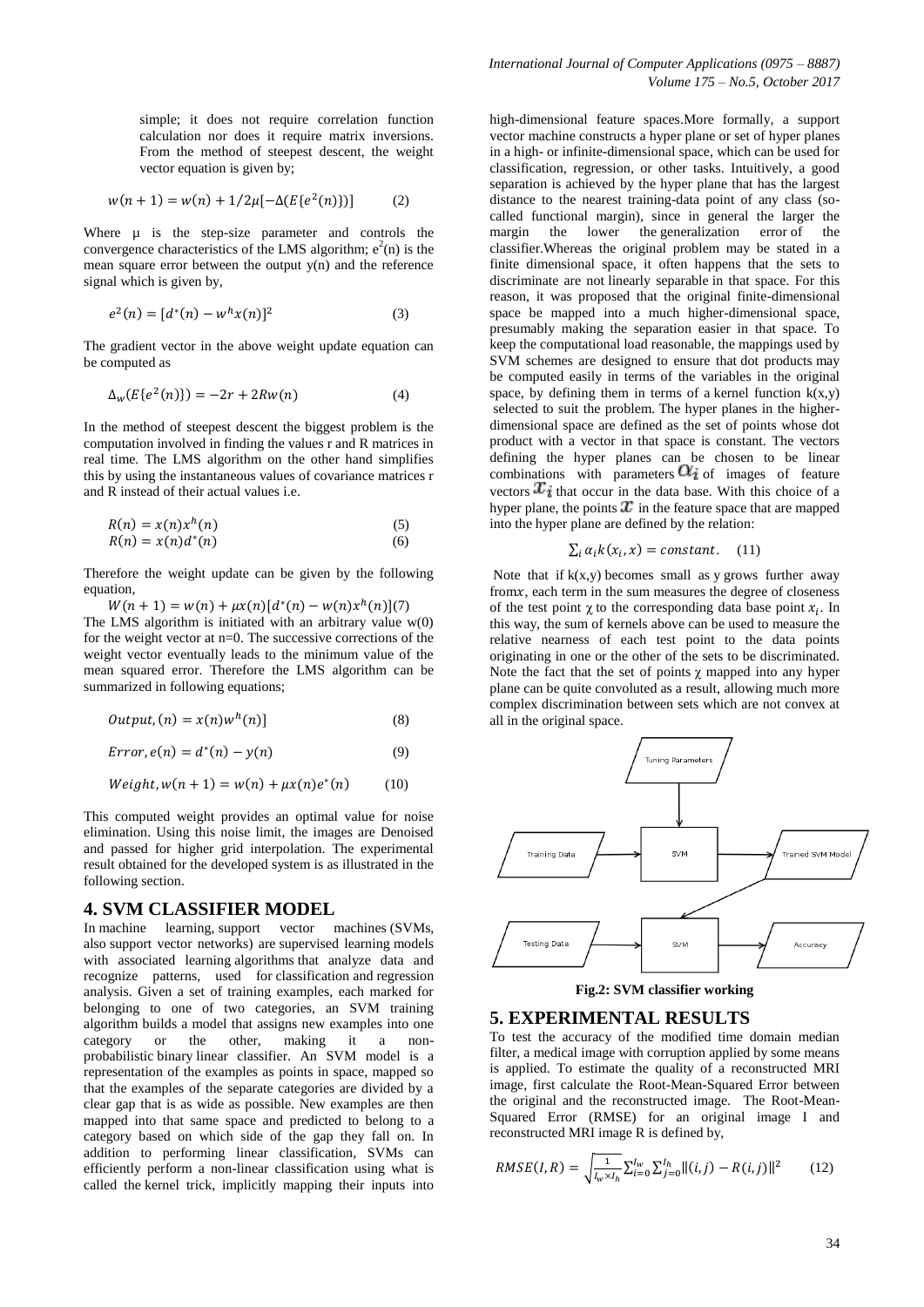The algorithm for the Modified Time domain Median Filter (MSMF) requires two parameters. The first parameter considered is the size of the mask to use for each filtering operation. The second parameter, threshold  $\zeta$ , represents the estimated number of original points for any given sample under a mask. A collection of ten MRI images of various sizes was used in these tests. These images are a variety of textures and subject matter. The texture of these MRI images impact on the threshold chosen than the window mask size.

The tests to determine the best mask size were conducted in this manner:

- 1. Each of the ten MRI images in the collection was artificially distorted with  $\rho = 0.0, \rho = 0.05, \rho$  $=0.10$ , and  $\rho = 0.20$  noise composition, resulting in 40 images.
- 2. Each of the forty medical noisy images was then reconstructed using the SMF with mask sizes of  $N=3$ ,  $N=5$ , and  $N=7$  (the second argument, threshold  $\zeta$ , is set to 1), resulting in 120 reconstructed medical images.
- 3. The Root-Mean-Squared Error was computed between all 120 reconstructed MRI images and the originals. The RMSE is a simple estimation score of the difference between two MRI images. An ideal RMSE would be zero, which means that the algorithm correctly identified each noisy point and also correctly derived the original data at that location in the signal. For the evaluation of the work a performance evaluation is carried out for various samples and the result obtained were as shown below

For the evaluation of the work a performance evaluation is carried out for various samples and the results obtained were as shown below. As seen in figure 2, a mask size of 3 clearly outperformed the other tested sizes of 5 and 7. Neither the amount of noise, the size of the MRI image, nor the subject matter of the image effects on which mask size performed the best. Less thorough tests were run on higher mask sizes such as 9 and 11. With each increase in mask size, the RMSE of each test increased. Most of the medical images are images of various scenes, such as portrait shots, nature shots, animal shots, scenic shots of snow-capped mountains and sandy beaches. When comparing the Adaptive Masking Filter, the Adaptive Masking Filter, the Masking Filter, and the Mean Filter, a 2000 image subset of the 59,895 images were used. a Mean filtered by the control Median Titler (a dominal Mean filtered and the rest of the mask filtered and the control of the Mean filtered Control of the Mean filtered Control of the Mean filtered Adaptive Means for a s



(a)





 $(h)$ 







**Fig 3 (a) Original MRI sample for processing (b) noised image sample at variance of 0.1 (c) mean filter output of noise image sample (d) median filter output for the same noised sample (e) obtained filtered output using proposed AMF filtration**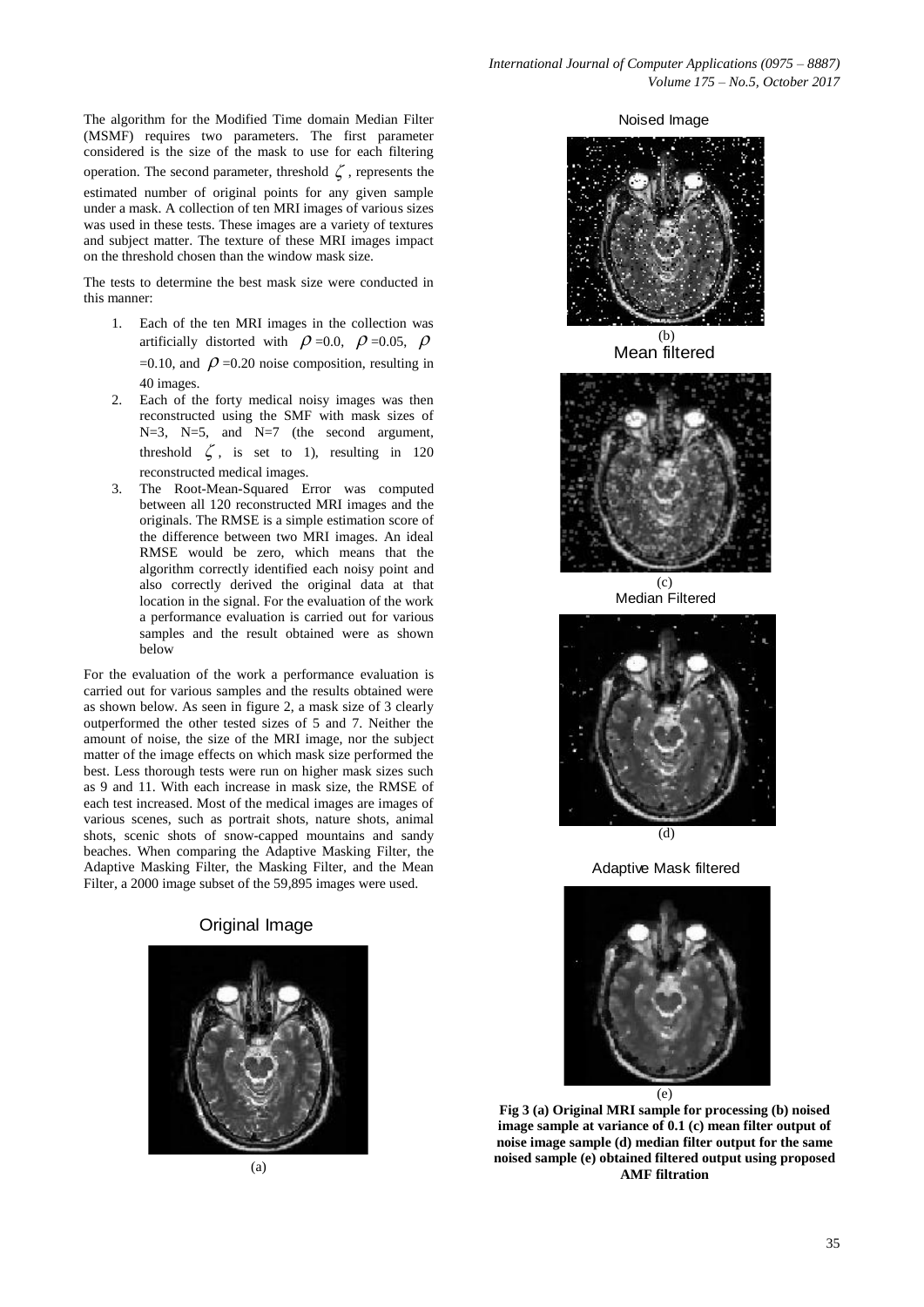Fig 3 illustrates the obtained result observation for given MRI sample, affected by salt pepper noise at a variance of 0.1. The estimation using Adaptive mask filter is observed to be more effective in estimation in comparison to the conventional filtration approaches. Due to the usage of block mask processing, the surrounding pixels were processed with low region noise distribution in comparison to the existing filtration approach.



**Fig 4 comparative variation of obtained root mean square value over noise variation for the masking length of 3 for the three filters**

The Obtained RMSE estimation approach shows that with the increase in noise variance, the obtained root mean square error for the proposed AMF filtration is comparatively lower than the other two conventional approaches. With the increase in the noise variance to the input signal, it is observed that RMSE effectively falls down almost to 1/2 for median filter and double for mean filter.

#### **Table 1: Observation for obtained RMS value over different noise variance for the given sample**

| <b>Noise</b><br>variance | RMSE(mean<br>filter) | <b>RMSE</b> (median<br>filter) | <b>RMSE</b><br>(adaptive) |
|--------------------------|----------------------|--------------------------------|---------------------------|
| 0.1                      | 90                   | 55                             | 55                        |
| 0.2                      | 101                  | 65                             | 60                        |
| 0.3                      | 115                  | 90                             | 80                        |
| 0.4                      | 125                  | 102                            | 90                        |
| 0.5                      | 137                  | 115                            | 99                        |
| 0.6                      | 147                  | 125                            | 105                       |
| 0.7                      | 155                  | 137                            | 110                       |
| 0.8                      | 160                  | 145                            | 115                       |
| 0.9                      | 170                  | 150                            | 120                       |
| 1.0                      | 173                  | 153                            | 123                       |

AM-Filtered at N=2









AM-Filtered at N=4





**Fig 5 (a) filtered output at N=2 for the proposed AMF filter (b) Result at N=3 (c) Result at N=4**

The figure illustrates the obtained result observations with the variation in block size (N) for the Adaptive mask filters. The result at  $N=3$ , 4 is observed to be more accurate than and  $N=2$ and get saturated at N=5.



**Fig.6 RMS observed for the AMF filter at different block lengths for Noise variance of 0.1 to 1.**

The observation made for the RRMSE value at different noise variance with the change in block size (N) is presented in figure 4.4. The RMSE value for the test MRI sample is observed comparatively very low at N=5 , for high noise variance in the image.

**Table 2 Observation of RMS for different noise variance**

| <b>Noise</b><br>variance | $RMSE(N=2)$ | $RMSE(N=3)$ | $RMSE(N=4)$ | <b>RMSE</b><br>$(N=5)$ |
|--------------------------|-------------|-------------|-------------|------------------------|
| 0.1                      | 55          | 55          | 55          | 55                     |
| 0.2                      | 70          | 70          | 70          | 65                     |
| 0.3                      | 90          | 90          | 90          | 85                     |
| 0.4                      | 105         | 105         | 105         | 90                     |
| 0.5                      | 115         | 14          | 115         |                        |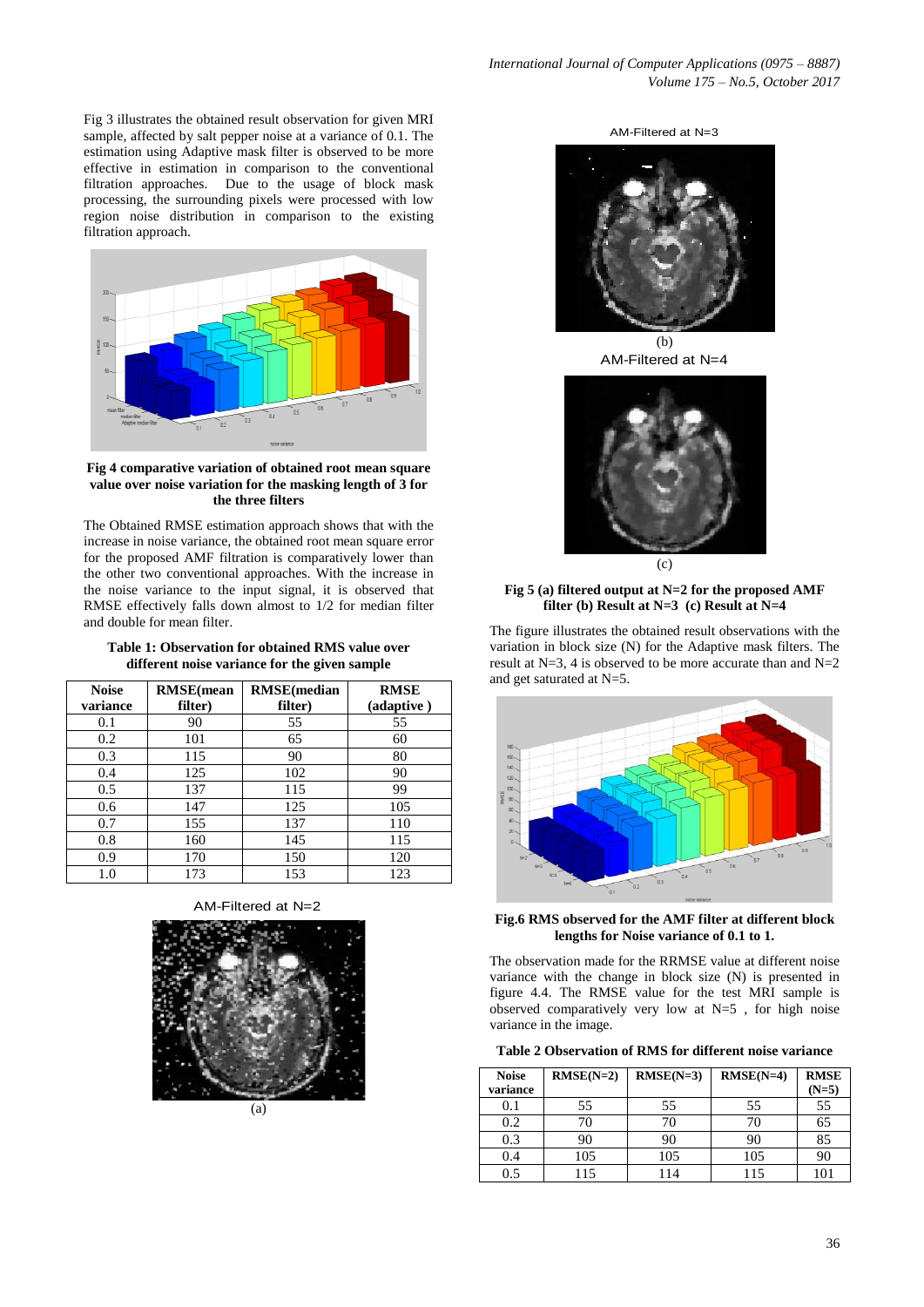| 0.6 | 125 | 124 | 125 | 110 |
|-----|-----|-----|-----|-----|
| 0.7 | 138 | 136 | 137 | 115 |
| 0.8 | 144 | 142 | 143 | 119 |
| 0.9 | 158 | 155 | 156 | 122 |
|     | 162 | 157 | 158 | 122 |

To evaluate the performance of the developed approach following parameters are used.

$$
Accuracy = \frac{TP + TN}{TP + TN + FP + FN}
$$
 (13)

Where,

 $TP = True$  positive (Correctly identified)

 $FP = False positive$  (Incorrectly identified)

 $TN = True$  negative (false, Correctly identified)

 $FN = False$  negative (false, incorrectly identified)

For the given simulation model, four classes with each class having 5 subjects, forming total of 20 subjects is used for training. During testing process, a query sample is given and the extracted features are passed to SVM classifier.

Along with accuracy, to show the enhancement of propose approach and also to compare the proposed approach with earlier approaches, few more metrics such as sensitivity,

specificity, Recall, precision and F-measure was evaluated with following mathematic expressions.

Sensitivity measures the proportion of positives that are correctly identified as such.

$$
Sensitivity = \frac{TP}{TP+FN}
$$
 (14)

Specificity measures the proportion of negatives that are correctly identified as such.

$$
Specificity = \frac{TN}{TN + FP}
$$
 (15)

Precision is the fraction of identified instances that are correct, while recall is the fraction of correct instances that are identified.

$$
Recall = \frac{TP}{TP + FN} \tag{16}
$$

Table 4.Parametric evaluation of the developed system for processing efficiency.

$$
Precision = \frac{TP}{TP + FP}
$$
 (17)

F-measure or balanced F-score is a measure that combines precision and recall is the harmonic mean of precision and recall.

| er approaches, few more metrics such as sensitivity, |                 |                           | $F$ <i>_measure = <math>\frac{2*Recall.Precision}{2*Recall.Precision}</math></i><br>Recall+Precision |                    |        | (18)             |                  |           |
|------------------------------------------------------|-----------------|---------------------------|------------------------------------------------------------------------------------------------------|--------------------|--------|------------------|------------------|-----------|
| <b>Test</b><br>sample                                | DR-method       | <b>Accuracy</b><br>$(\%)$ | <b>Sensitivity</b>                                                                                   | <b>Specificity</b> | Recall | <b>Precision</b> | <b>F-Measure</b> | <b>CT</b> |
|                                                      | Mean            | 55.670                    | 0.220                                                                                                | 0.608              | 0.220  | 0.680            | 0.478            | 0.545     |
|                                                      | Median          | 62.500                    | 0.315                                                                                                | 0.752              | 0.315  | 0.740            | 0.523            | 0.348     |
| Class 1                                              | <b>Adaptive</b> | 70.000                    | 0.444                                                                                                | 0.909              | 0.444  | 0.800            | 0.571            | 0.138     |
|                                                      | Mean            | 49.484                    | 0.432                                                                                                | 0.712              | 0.432  | 0.508            | 0.542            | 0.273     |
|                                                      | Median          | 58.1341                   | 0.458                                                                                                | 0.854              | 0.458  | 0.666            | 0.621            | 0.143     |
| Class 2                                              | <b>Adaptive</b> | 69.500                    | 0.524                                                                                                | 0.946              | 0.524  | 0.820            | 0.652            | 0.137     |
|                                                      | Mean            | 55.670                    | 0.420                                                                                                | 0.762              | 0.420  | 0.650            | 0.569            | 0.310     |
|                                                      | Median          | 63.824                    | 0.452                                                                                                | 0.886              | 0.452  | 0.720            | 0.688            | 0.139     |
| Class 3                                              | <b>Adaptive</b> | 70.840                    | 0.484                                                                                                | 0.924              | 0.484  | 0.795            | 0.690            | 0.132     |
|                                                      | Mean            | 58.360                    | 0.446                                                                                                | 0.738              | 0.446  | 0.650            | 0.583            | 0.374     |
|                                                      | Median          | 65.420                    | 0.558                                                                                                | 0.824              | 0.558  | 0.745            | 0.600            | 0.183     |
| Class 4                                              | <b>Adaptive</b> | 72.820                    | 0.582                                                                                                | 0.908              | 0.582  | 0.810            | 0.680            | 0.132     |

The obtained retrieval observations for different test action in the Weizmann dataset were observed through the feature count and the overhead.

# **5. CONCLUSION**

In this paper an adaptive learning system for automated detection and classification of tumor in brain image is presented. A common noise filtering algorithms were discussed. Next, a Spatial Median Filter was proposed based on a combination of work on the Median Filter and the Spatial Median quantile order statistic. Seeing that the order statistic could be utilized in order to make a judgment as to whether a point in the signal is considered noise or not, a Modified Spatial Median Statistic is proposed. The Modified Median Filter operates on two parameters: A window size and a threshold T of the estimated non-noisy pixels under a mask. In the results, the best threshold T to use in the Modified Spatial Median Filter and determined that the best threshold is 4 when

using a  $3\times3$  window mask size. The noise free samples are more accurate in tumor region localization and detection based on the spectral feature and SVM classifier model.

### **2. REFERENCES**

- [1] M. H. C. Lakshmi Devasena, "Noise Removal in Magnetic Resonance Images using Hybrid KSL Filtering Technique," *Int. J. Comput. Appl.*, vol. 27, no. 8, pp. 1–4, 2011.
- [2] M. A. Yousuf and M. N. Nobi, "A New Method to Remove Noise in Magnetic Resonance and Ultrasound Images," *J. Sci. Res.*, vol. 3, no. 1, pp. 81–88, Dec. 2010.